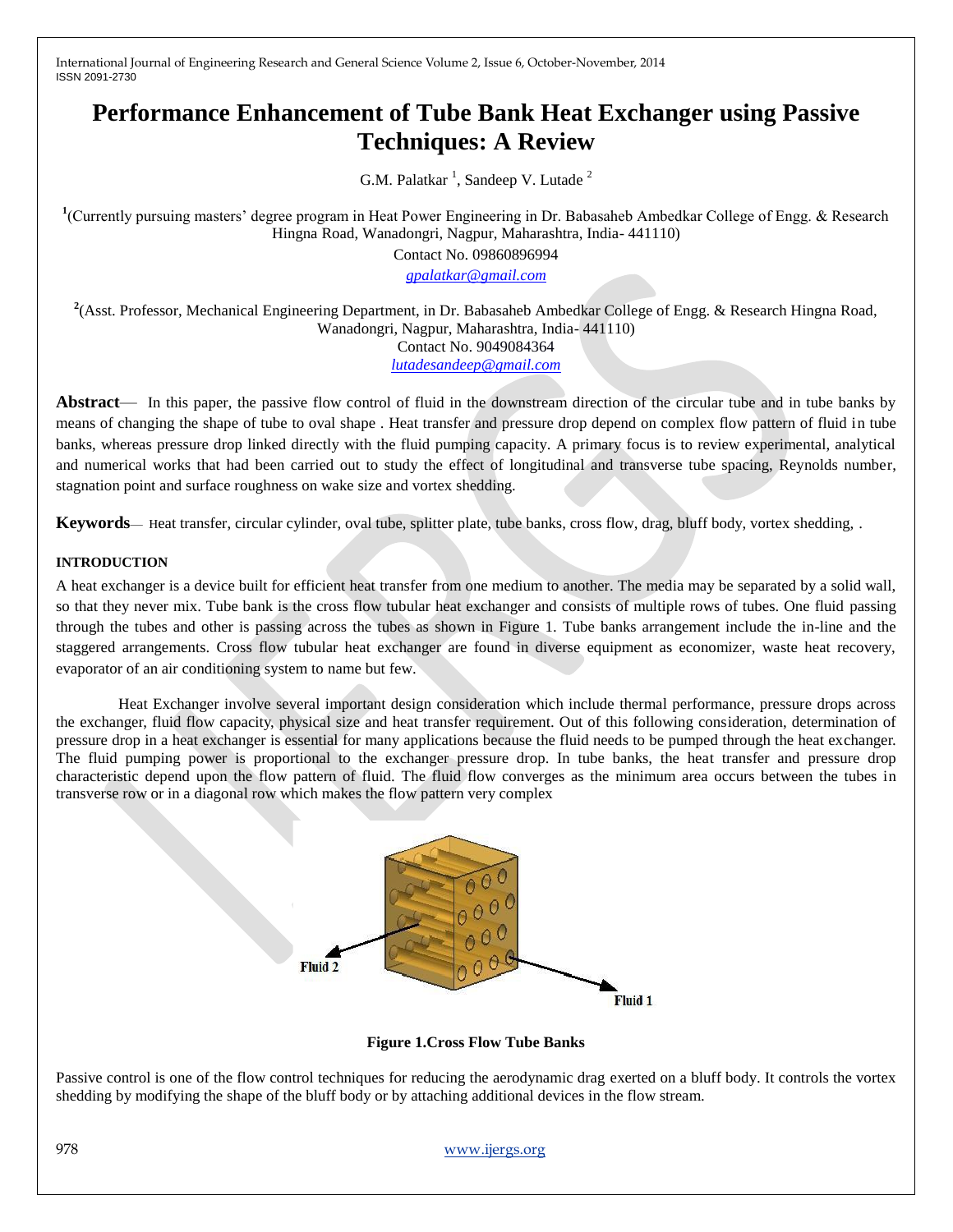## **PASSIVE HEAT TRANSFER AUGMENTATION TECHNIQUES**

 **A Dewan1, P Mahanta1 (2004),** this paper presented is a review on progress with the passive augmentation techniques in the recent past and will be useful to designers implementing passive augmentation techniques in heat exchange. Twisted tapes, wire coils, ribs, fins, dimples, etc., are the most commonly used passive heat transfer augmentation tools.

 A twisted tape insert mixes the bulk flow well and therefore performs better in a laminar flow than any other insert because in a laminar flow the thermal resistance is not limited to a thin region. However, twisted tape performance also depends on the fluid properties such as the Prandtl number. Twisted tape in turbulent flow is effective up to a certain Reynolds number range but not over a wide Reynolds number range. Compared with wire coil, twisted tape is not effective in turbulent flow because it blocks the flow and therefore the pressure drop is large. Hence, the thermo-hydraulic performance of a twisted tape is not good compared with wire coil in turbulent flow.

Wire coil in laminar flow enhances the heat transfer rate significantly. However, the performance depends on the Prandtl number. If the Prandtl number is high, the performance of the wire coil is good because, for a high Prandtl number, the thickness of the thermal boundary layer is small compared with the hydrodynamic boundary layer and the wire coil breaks this boundary layer easily. Therefore, both heat transfer and pressure drop are large. Wire coil enhances the heat transfer in turbulent flow efficiently. It performs better in turbulent flow than in laminar flow. The thermo-hydraulic performance of wire coil is good compared with twisted tape in turbulent flow.

 There are several passive techniques other than twisted tape and wire coil to enhance the heat transfer in a flow, such as ribs, fins, dimples, etc. These techniques are generally more efficient in turbulent flow than in laminar flow.

## **EFFECT OF SPRINGS AND ANNULAR INSERTS IN CONCENTRIC TUBE HEAT EXCHANGER**

**Kumbhar D.G.(2010)** in this paper emphasis is given to works dealing with twisted tape inserts because according to the recent studies, these are known to be economic heat transfer enhancement tool. A twisted tape insert mixes the bulk flow well and therefore performs better in laminar flow, because in laminar flow the thermal resistant is not limited to a thin region. The result also shows twisted tape insert is more effective, if no pressure drop penalty is considered.

Twisted tape in turbulent flow is effective up to a certain Reynolds number range. It is also concluded that twisted tape insert is not effective in turbulent flow, because it blocks the flow and therefore pressure drop increases. Hence the thermo hydraulic performance of a twisted tape is not good in turbulent flow. These conclusions are very useful for the application of heat transfer enhancement in heat exchanger networks.

 **S.S.Joshi (2013),** the aim of this investigation is to study use of inserts as passive heat transfer augmentation technique to enhance the effectiveness of concentric tube heat exchanger. Tube in tube heat exchanger is retrofitted with screwed protrusions in annular portion and different springs are used as inserts in inner tube. The experimentation is carried out at different flow rate of either fluid for three different arrangements of spring inserts.

(i).The springs of different diameters and their fixing arrangement causes more turbulence which causes more heat transfer to occur. Hence the effectiveness of heat exchanger is increased.

(ii). For spring type-III (Diameter nearly equal to the diameter of inner tube which is fixed (adhered) to the inner tube surface heat transfer is maximum but at the same time friction factor is also increases. The heat transfer and friction gradually decreases for spring type-I (2 mm less than the diameter of inner tube fixed at both ends) and spring type-II (2 mm less than the diameter of inner tube Fixed (adhered) to the inner tube surface) respectively. Hence he concluded that as diameter of spring decreases, the heat transfer and friction factor decreases. Also when the spring is fixed to inner surface of tube, maximum value of effectiveness is achieved. (iii)The heat transfer in the heat exchanger could be enhancement by using inserts and springs of different diameters and their fixing arrangement. Use of annular insert causes slight increase in heat transfer coefficient and effectiveness of heat exchanger.

(iii) The heat transfer in the heat exchanger could be enhancement by using inserts and springs of different diameters and their fixing arrangement. Use of annular insert causes slight increase in heat transfer coefficient and effectiveness of heat exchanger.

### **EFFECT OF SPLITTER PLATE ON FLOW AND HEAT TRANSFER BEHAVIOR AROUND CIRCULAR CYLINDER.**

**J.Y. Hwang et al. (2003)** numerically studied flow induced forces on a circular cylinder using detached splitter plate for laminar flow. A splitter plate with the same length as the cylinder diameter was placed horizontally in the wake region. Suppressing the vortex shedding, the plate significantly reduced drag force and lift fluctuation, there existed an optimal location of the plate for maximum reduction. However, they sharply increase as the plate was placed further downstream of the optimal location.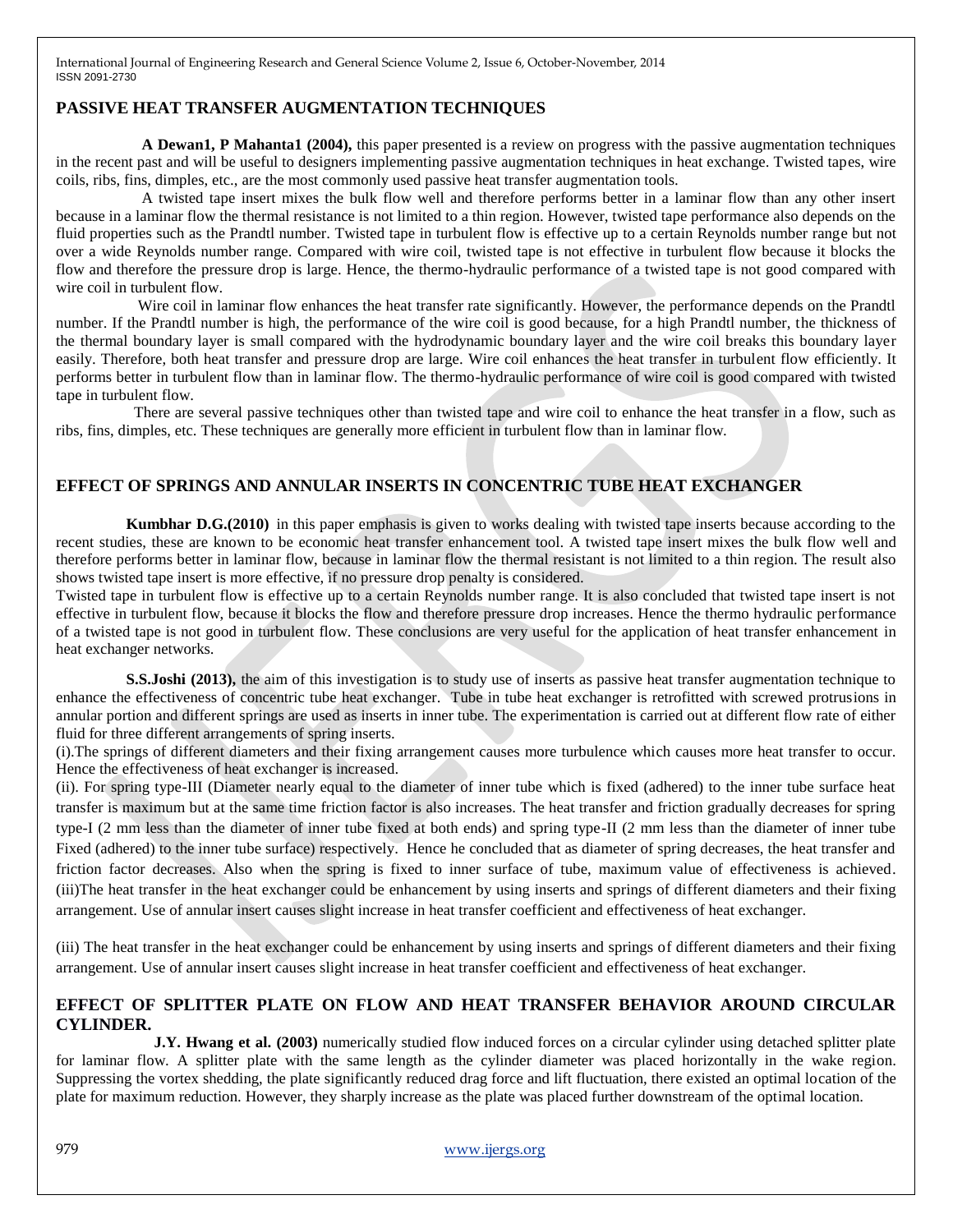**H. Akilli et al. (2008)** investigated experimentally passive control of vortex shedding by splitter plates having L/D ratio  $(0.2 \text{ to } 2.4)$  attached on the cylinder base in shallow water flow at  $Re = 6300$ . In this study, the length of the splitter plate was varied from in order to see the effect of the splitter plate length on the flow characteristics. Instantaneous and time-averaged flow data clearly indicated that the length of the splitter plate has a substantial effect on the flow characteristics. They found the flow characteristics in the wake region of the circular cylinder sharply changed up to the splitter plate length of L/D=1.0 and above this plate length, small changes occurred in the flow characteristics.

#### **HEAT TRANSFER FROM TUBE BANKS**

 **W.A. Khan et al. (2006)** studied heat transfer from tube banks using analytical approach. It was concluded that the average heat transfer coefficients for tube banks depend on the longitudinal, transverse pitches, Reynolds number and Prandtl number. Compact banks (in-line or staggered) indicate higher heat transfer rates than widely spaced ones and the staggered arrangement gives higher heat transfer rates than the in-line arrangement. This was also supported by the further work of **W. A. Khan (2007)**, where an optimal model of tube banks heat exchanger was developed using entropy generation minimization method. It was also demonstrated that the staggered arrangement gives a better performance for lower approach velocities and longer tubes, whereas the inline arrangement performs better for higher approach velocities and larger dimensionless pitch ratios.

 **S. G. Chakrabarty (2012)** conducted experimentation on passive flow control of fluid in the downstream direction of the circular tube and in tube banks by means of splitter plate The angle (θ) is measured from the front stagnation point. Behavior of Nusselt number for different passive control method is shown. The heat transfer coefficient decreases gradually from front stagnation point towards the separation point. The heat transfer coefficient has the minimum value near the separation point. After the separation point the heat transfer coefficient increases because of the considerable turbulence exists over the rear side of the tube where eddies of the wake sweep the surface in case of circular tube without splitter plate. For comparison of Nusselt number distribution on the circular tube with the Nusselt number distribution on the splitter plate and V-shaped profile, Graph 3.2 and 3.4 shows the variation of Nusselt number along length of the splitter plate (from L=0 to L=0.05m) and V-shaped profile (L=D). Splitter plate is attached in a longitudinal slot into circular tube at  $\theta$ =180°. Therefore Nusselt number on circular tube at  $\theta$ =180° and splitter plate length (L) = 0 is assume to be same.

**James E. O'Brien (2000)** This paper presents the results of an experimental study of forced convection heat transfer in a narrow rectangular duct fitted with either a circular tube or an elliptical tube in crossflow. The duct was designed to simulate a single passage in a fin-tube heat exchanger. Heat transfer measurements were obtained using a transient technique in which a heated airflow is suddenly introduced to the test section.

An experimental study of local heat transfer in a narrow rectangular duct fitted with either a circular tube or an elliptical tube in crossflow has been performed. The duct was designed to simulate a single passage in a fin-tube heat exchanger with a duct height of 1.106 cm and a duct width-to height ratio, W/H, of 11.25. The test section length yielded  $L/H = 27.5$  with a flow development length of  $L/H$ = 30. The test cylinder was sized to provide a diameter-to-duct height ratio, D/H of 5. The elliptical tube had an aspect ratio of 3:1 and a/H equal to 4.33. Heat transfer measurements were obtained using a transient technique in which a heated airflow was suddenly introduced to the ambient-temperature test section. High-resolution local test-surface temperature distributions were obtained at several times after initiation of the transient using an imaging infrared camera. Corresponding local fin-surface heat transfer coefficient distributions were calculated from a locally applied one-dimensional semi-infinite inverse heat conduction model. Heat transfer results were obtained over an airflow rate ranging from 1.56 x 10-3 to 15.6 x 10-3 kg/s. These flow rates correspond to a ductheight Reynolds number range of  $630 - 6300$ .

#### **CONCLUSION**

 This paper describes the influence of various type of passive techniques used to enhances the performance of tube bank heat exchanger. The performance parameters such as the flow behavior and heat transfer characteristic which increase the heat transfer rate. Among the various passive techniques the oval shape tube bank found more effective as compare with the circular tube bank because of their smaller face area. Oval shape tube heat exchangers are more compact in size than circular tube heat exchangers. So it means that more tube can be adjusted into a specified volume, which indicates higher heat transfer rate. By employing oval shape tubes instead of circular tube in tube banks reduces the size wake and turbulence generation. It modifies the boundary layer over the tubes. By creating a streamlined extension of the circular tube, it reduces the wake size which added to their better combined thermalhydraulic performance, which indicates that encouraging characteristics for using oval shape tube in heat exchanger.